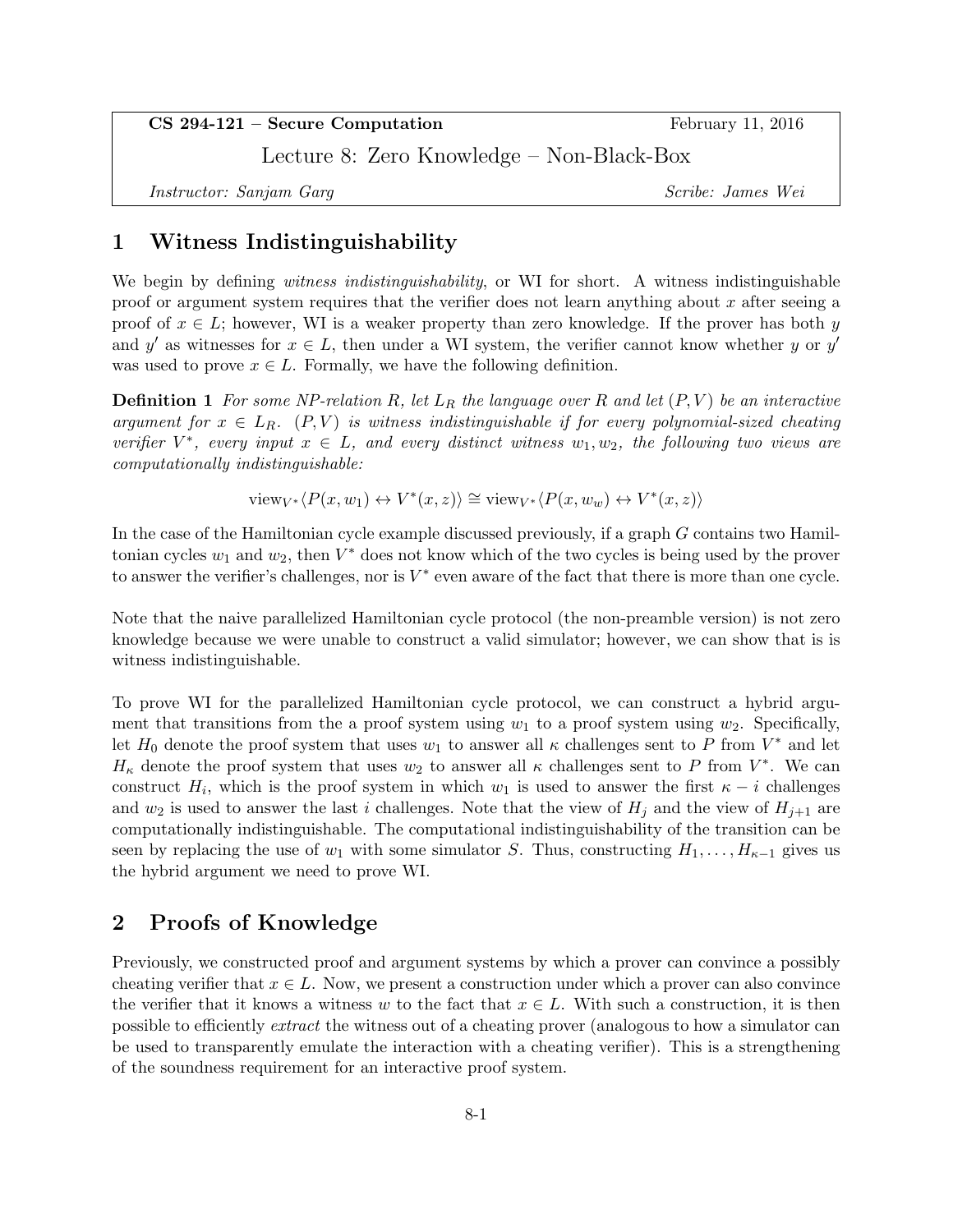**Definition 2** For an NP-relation R, let  $L_R$  be the language over the relation and let  $(P, V)$  be an interactive argument.  $(P, V)$  is a proof of knowledge with knowledge error  $\kappa \in [0, 1]$  if there exists a PPT oracle machine E (called the knowledge extractor) such that for any  $x \in L_R$  and for every (possibly unbounded) cheating prover  $P^*$  whereas  $P^*$  convinces V with probability  $p_x^* =$  $Pr[\text{out}_V\langle P^*(x) \leftrightarrow V(x)\rangle] > \kappa$ , we have

$$
\Pr[E^{P^*(x)}(x) \in R(x)] \ge \text{poly}(p_x^* - \kappa)
$$

In other words, the probability that the extractor  $E$  retrieves a valid witness from  $P^*$  is at least polynomially related to the probability that  $P^*$  convinces V that  $x \in L_R$ , minus some knowledge error.

Returning to the parallelized Hamiltonian cycle protocol, we can argue that the interactive proof system is a proof of knowledge by constructing an extractor  $E$  (with negligible knowledge error  $\kappa = 2^{-k}$ , where k is the number of parallelized instances) as follows:

- 1. Receive permutation and edge state commitments  ${c_{\phi_i}}_{\forall i}$  and  ${c_{i,m,n}}_{\forall i,m,n}$  from  $P^*$
- 2. Send some random length-k challenge string  $b \in \{0,1\}^k$  where each bit  $b_i$  corresponds to the challenge bit for the  $i<sup>th</sup>$  round of the protocol running in parallel
- 3. Receive the keys corresponding to each challenge bit  $b_i$  from  $P^*$ .
- 4. Rewind  $P^*$  to its state immediately before step 2. Send some other random length-k challenge string  $b' \in \{0,1\}^k$  where each bit  $b'_i$  corresponds to the challenge bit for the  $i<sup>th</sup>$  round of the protocol running in parallel
- 5. Receive the keys corresponding to each challenge bit  $b_i'$  from  $P^*$ . If b and b' differ in at least one position, then the extractor can compute  $P^*$ 's witness since E now has access to both the permutation  $\phi_i$  and the edges on  $\phi_i(G)$  that constitute a Hamiltonian cycle.

## 3 Non-Black-Box Zero Knowledge

### 3.1 Motivation

Previously, when constructing simulators, we always viewed the cheating verifier  $V^*$  as a black box where the simulator  $S$  only has access to  $V^*$ 's random tape. Additionally, the primary advantage of S over  $V^*$  lay exclusively in S's ability to rewind the interaction. While this rewinding technique has been shown to be useful, it is not without its consequences. Primarily, it is difficult to use this technique to construct constant-round zero-knowledge proof systems under parallelized compositions; it is also difficult to construct strict polynomial time simulators that use the power of rewinding.

Thus, we construct non-black-box simulators that can leverage the code of a possibly cheating verifier  $V^*$ .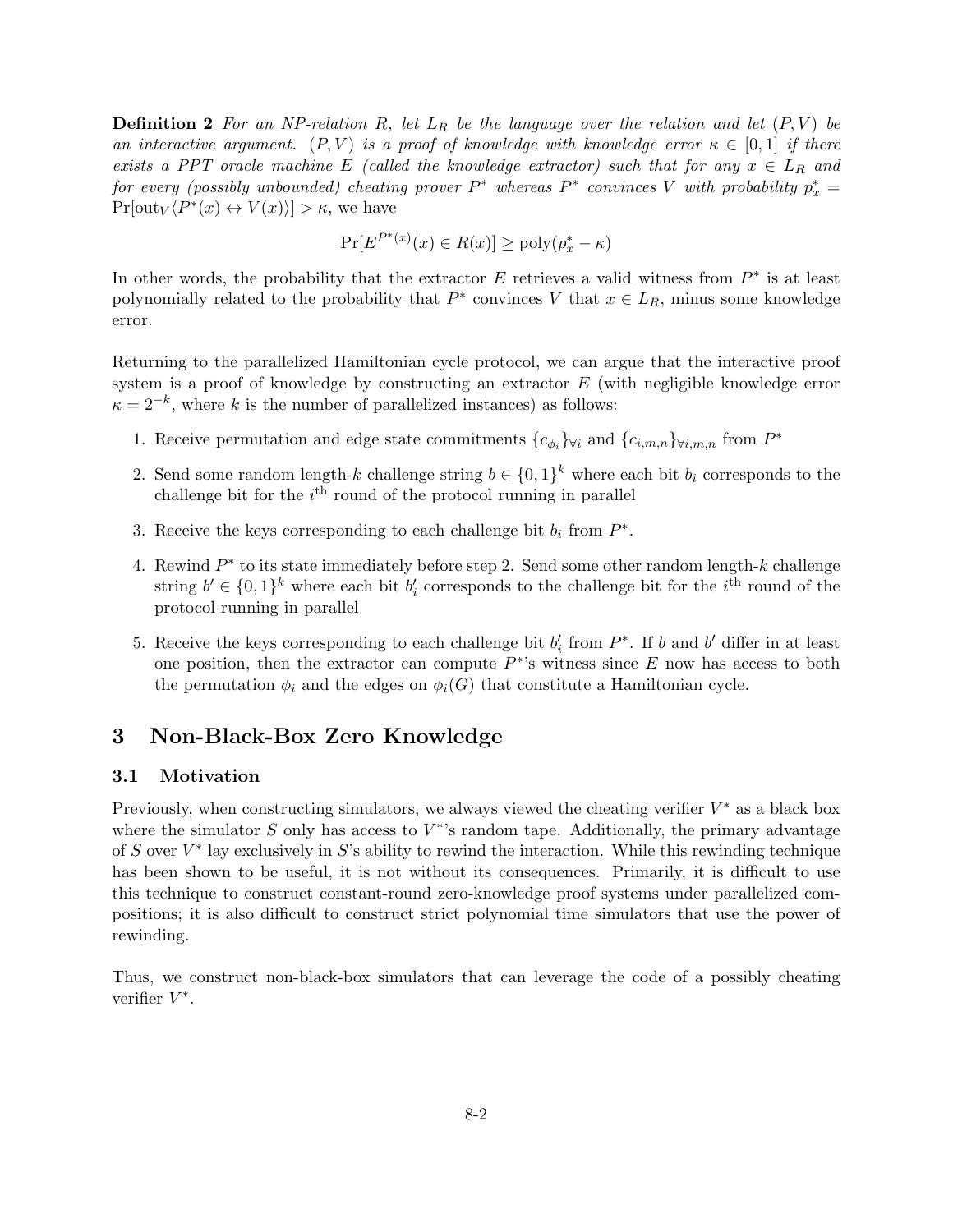#### 3.2 An initial attempt

We begin by presenting an initial protocol for non-black-box zero knowledge where the simulator does not rewind. Note that this construction will have several flaws that we will fix down the line.

First, recall the definition of a non-black-box zero-knowledge proof system: an interactive proof system  $(P, V)$  for some NP language L is non-black-box zero knowledge if for any PPT cheating verifier  $V^*$ , there exists a simulator  $S_{V^*}$  for  $V^*$  such that  $\{View_{V^*}\langle P(x,w) \leftrightarrow V^*(x,z)\rangle\} \cong$  $\{View_{V^*}\langle S(x,w) \leftrightarrow V^*(x,z)\rangle\}$  for any  $x \in L$ , any valid witness w, and any  $z \in \{0,1\}^*$ .

Assume we have some prover  $P$  and some verifier  $V$ . Consider the following protocol.

- 1. P sends  $V^*$  the commitment  $c = \text{Commit}(z = 0^l)$  where  $z = 0^l$  for some predetermined length l. Let  $n = |c|$ .
- 2.  $V^*$  runs some function that takes in c as its input and outputs a length-3n random bit string  $r = \{0, 1\}^{3n}$ ;  $V^*$  sends r to P
- 3. P and  $V^*$  engage in some WI, universal proof system where P proves either that  $x \in L$  or that z is a machine that outputs r on input c (i.e.  $z(c) = r$ )

Note that a possibly cheating prover  $P^*$  shows that z is a machine that outputs r on input c (i.e. z is the code of the verifier) with probability  $\langle 2^{-n}$  since  $P^*$  does not have access to the code or the random coins of  $V^*$ . Thus, the prover (honest or cheating) must resort to convincing  $V^*$ that  $x \in L$ . The soundness of this protocol then follows from the soundness of the interaction that shows that  $x \in L$ .

Now consider the simulator for the above protocol. Assume we have some cheating verifier  $V^*$ and some non-black-box simulator  $S_{V^*}$  that has access to the code of  $V^*$  and any hard-wired randomness used by the verifier. Instead of setting  $z = 0<sup>l</sup>$ , the simulator commits to  $z = \Pi$ , where  $\Pi$ is the code of  $V^*$ . Now consider the following protocol.

- 1.  $S_{V^*}$  sends  $V^*$  the commitment  $c = \text{Commit}(z = \Pi)$ . Let  $n = |c|$ .
- 2.  $V^*$  runs some function that takes in c as its input and outputs a length-3n random bit string  $r = \{0, 1\}^{3n}$ ;  $V^*$  sends r to  $S_{V^*}$
- 3.  $S_{V^*}$  and  $V^*$  engage in some WI, universal proof system where P proves either that  $x \in L$  or that z is a machine that outputs r on input c (i.e.  $z(c) = r$ )

Now, since  $S_{V^*}$  has committed to exactly the code of the cheating verifier  $\Pi$ , it is easy to show that  $z(c) = r$  since z is exactly the code that the cheating verifier ran to generate r.

There are two problems with the approach of this simulator  $S_{V^*}$ . First, the commitment c of Π may not fit inside l bits. If this is the case, then it is impossible for S<sup>V</sup> <sup>∗</sup> to commit to Π such that it can still show that  $z(c) = r$ . Second, if we allow the prover and the simulator to send a commitment of unbounded length in the first step of the protocol, then the communication size of the protocol (specifically, the size of the first message) grows with the size of the verifier.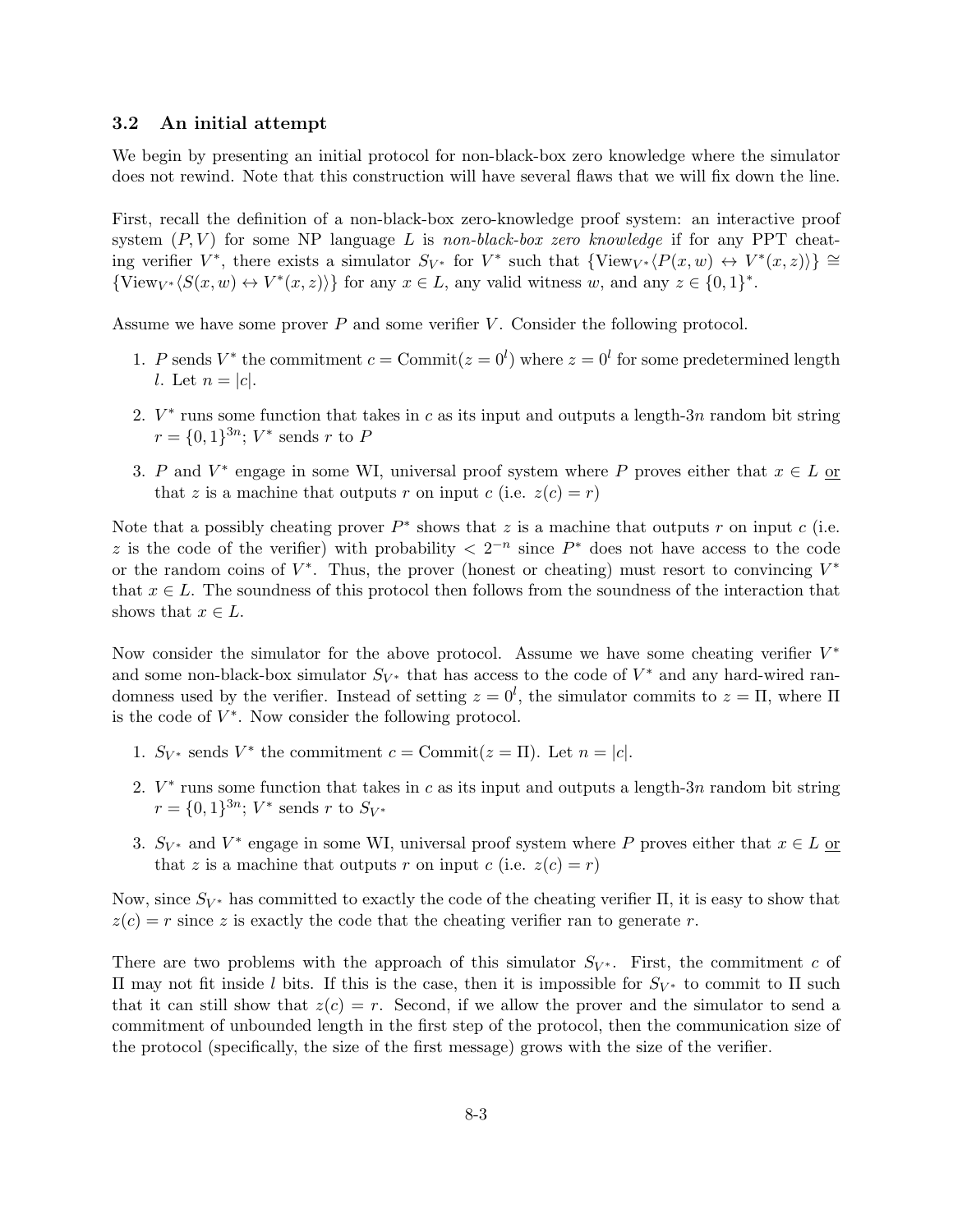### 3.3 An initial constant-size protocol

To make the size of the protocol constant with respect to  $l$  and independent of the size of  $V^*$ , we make the following modification.

- 1.  $V^*$  sends a hash function  $h: \{0,1\}^{\text{poly}(k)} \to \{0,1\}^l$  to P
- 2.  $S_{V^*}$  sends  $V^*$  a commitment to the hash of z:  $c = \text{Commit}(h(z = \Pi))$ . Let  $n = |c|$ .
- 3.  $V^*$  runs some function that takes in c as its input and outputs a length-3n random bit string  $r = \{0, 1\}^{3n}$ ;  $V^*$  sends r to  $S_{V^*}$
- 4.  $S_{V^*}$  and  $V^*$  engage in some WI, universal proof system where  $S_{V^*}$  proves either that  $x \in L$ or that the following three conditions hold true:
	- (a)  $c = \text{Commit}(z)$
	- (b)  $z = h(M)$ , where M is some machine
	- (c)  $r = M(c)$

By adding the use of a hash to the protocol, we guarantee that the size of the message c does not grow beyond some size n that depends on some predetermined l.

Note that if an honest prover P were to execute the protocol above, instead of hashing  $z = \Pi$ , P would instead hash  $z = 0^{\text{poly}(k)}$ . As before, the prover would be forced to show that  $x \in L$  in the last step since the prover does not have access to the verifier's code and random coins.

#### 3.4 The Merkle hash

Here we give an example of a hash function that could be used in conjunction with the constant-size protocol presented above. The Merkle hash is a tree-structured hashing strategy that allows us to commit to an arbitrarily long string and to later selectively open bits of the string. It gives us the ability to hash a large length-poly $(k)$  data chunk to a smaller length-k hash while maintaining the soundness of a larger hash space.

Denote  $MH_h$  as a Merkle hash with key h where h is a collision resistant hash function that maps  $h: \{0,1\}^{2k} \to \{0,1\}^k$ . The Merkle tree is a binary tree constructed as follows. For input string s of length n:

- 1. Zero-pad s so that its length is a multiple of k. Split s into k-bit chunks  $c_1, c_2, \ldots, c_m$ . Let m be the number of these chunks:  $m = \lceil \frac{n}{k} \rceil$  $\frac{n}{k}$ ].
- 2. For each pair of adjacent chunks  $(c_i, c_{i+1})$  in  $\{(c_1, c_2), (c_3, c_4), \ldots, (c_{m-1}, c_m)\}\$ , do:
	- (a) Apply the hash function h to the concatenation of  $c_i$  and  $c_{i+1}$ . The result is another length- $k$  bit string:  $h(c_i||c_{i+1})$
	- (b) Set the result  $h(c_i||c_{i+1})$  as the parent node of  $c_i$  and  $c_{i+1}$
- 3. Repeat the above process for the newly formed level in the binary tree. Continue to build the binary tree up to the root.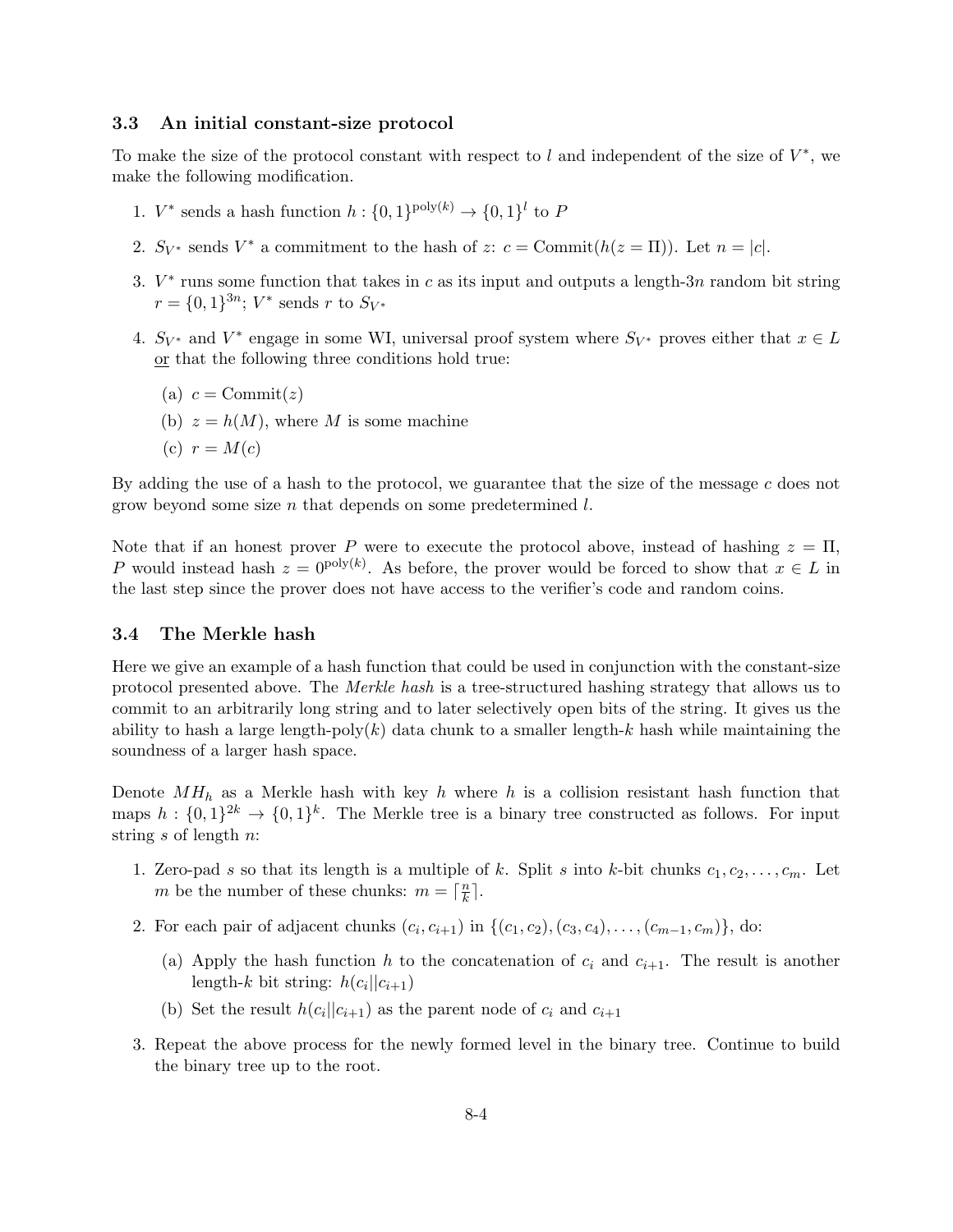The commitment produced by the Merkle hash tree is the resulting hash value at the root of the constructed binary tree. To show consistency for a particular bit  $b_i \in s$ , the prover shows sends  $b_i$  and opens the nodes in the path from the chunk  $c_j$  containing  $b_i$  to the root, along with all the siblings of the nodes in the path (i.e. the minimum number of nodes required to reconstruct and verify the resulting hash). The verifier accepts if  $b_i$  is equal to the i<sup>th</sup> bit of s and all of the hashes on the opened nodes are computed correctly.



Figure 1: Merkle hash tree construction

### 3.5 A verifier-independent, constant-size protocol

Using the Merkle hash presented above, we can construct a protocol whose communication cost is independent of the size of the verifier.

- 1.  $V^*$  sends P a Merkle hash key  $h: \{0,1\}^{2k} \to \{0,1\}^k$
- 2. P sends  $V^*$  a value  $\alpha = MH_h(\Pi_x)$ , the result of a Merkle hash with key h on input  $\Pi_x$ . For an honest prover,  $\Pi_x = \text{PCP}(x, w)$ , a probabilistically checkable proof of the statement  $x \in L$ with  $w$  as the witness for which the verifier can be convinced by opening some number of bits. For a simulator,  $\Pi_x = PCP(\Pi)$ , a probabilistically checkable proof that shows that the simulator has a copy of the cheating verifier's code.
- 3.  $V^*$  sends P a value  $\beta$ , which are the bits of  $\Pi_x$  that the verifier wants to read. The number of bits the verifier asks to open is  $k \cdot \text{polylog}(|\Pi_x|) < k^2$ .
- 4. P sends  $\gamma$  to  $V^*$ , where  $\gamma$  contains the openings for each of the queried bits in  $\beta$ . Each opening consists of the values of nodes in the Merkle hash tree required to verify the hash  $\alpha$ .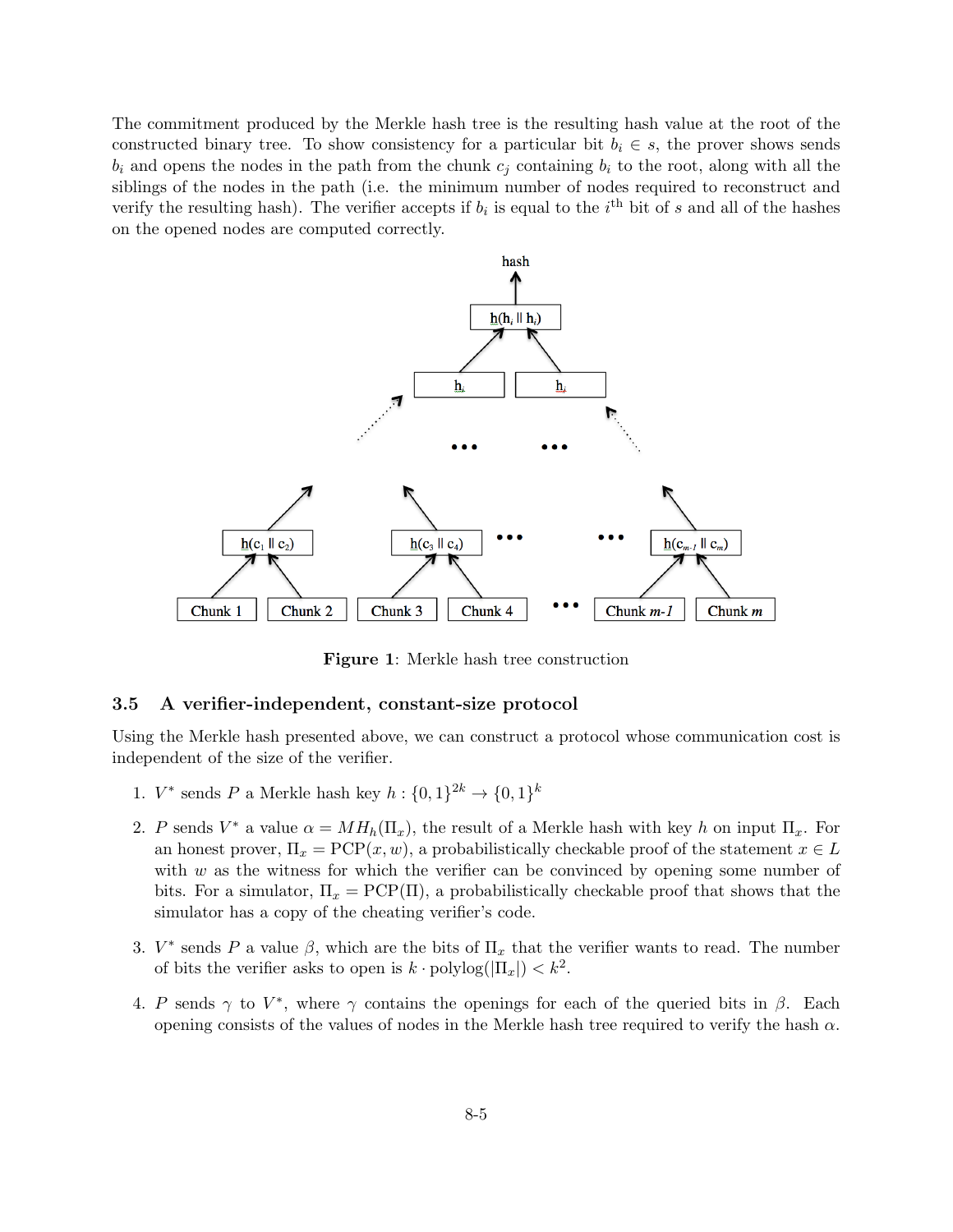#### 3.6 Soundess

The soundness of this protocol can be argued using the collision resistance of the hash function.

Suppose a cheating prover  $p^*$  is able to convince a verifier V that  $x \in L$  with probability greater than  $\epsilon$ . We argue that either we break the hash function, or the statement  $x \in L$  is indeed true.

Let Q be the set of all possible distinct pairs of first two messages  $(h_i, \alpha_j)$ . For each pair  $q_k \in Q$ , let  $x_k$  be a random variable denoting the probability that  $p^*$  convinces V when  $q_k$  is the pair of first two messages. Thus,  $\frac{1}{|Q|} \sum_{k} x_k > \epsilon$ .

First, we claim that there exists a large number of first two messages  $q_k = (h_i, \alpha_j)$  for which the verifier completes the next two messages  $(\beta, \gamma)$ . In other words, a large number of  $q_k$  has corresponding  $x_k > 0$ .

Additionally, we say that there are at least  $|Q| \cdot \frac{\epsilon}{2}$  such  $q_k$  for which  $x_k \geq \frac{\epsilon}{2}$  $\frac{\epsilon}{2}$ . This can be seen from the following counting argument. Suppose, for the sake of contradiction, that there are fewer than  $|Q| \cdot \frac{\epsilon}{2}$  such  $q_k$  for which  $x_k \geq \frac{\epsilon}{2}$  $\frac{\epsilon}{2}$ . This implies that the number of  $q_k$  for which  $x_k < \frac{\epsilon}{2}$  $\frac{\epsilon}{2}$  is at least  $|Q| \cdot (1 - \frac{\epsilon}{2})$  $\frac{\epsilon}{2}$ ). The probability that  $p^*$  convinces V is the average of all  $x_k$ , which must be strictly less than  $\frac{1}{|Q|} \cdot ((|Q|)(1 - \frac{\epsilon}{2}))$  $\frac{\epsilon}{2}$ )( $\frac{\epsilon}{2}$ ) + (|Q|)( $\frac{\epsilon}{2}$ )(1)) =  $\epsilon - \frac{\epsilon^2}{4} < \epsilon$ , which is a contradiction.

Let some pair  $q_k = (h_i, \alpha_j)$  be good if the prover succeeds in convincing the verifier with probability greater than or equal to  $\frac{\epsilon}{2}$  (i.e.  $x_k \geq \frac{\epsilon}{2}$  $\frac{\epsilon}{2}).$ 

Fix any good pair  $q_k = (h_i, \alpha_j)$ . For multiple overlapping queries  $\beta, \beta', \ldots$ , let  $p_i(0)$  and  $p_i(1)$ be the probability that the  $i<sup>th</sup>$  bit is correctly revealed to be 0 and 1, respectively, given that the first two messages is  $q_k = (h_i, \alpha_j)$ . Correctly revealing a bit means that the prover can produce valid hash tree entries that demonstrate consistency.

Let pair  $q_k$  be problematic if there exists some bit i for which  $p_i(0) > \frac{\epsilon}{1007}$  $\frac{\epsilon}{100T(n)}$  and  $p_i(1) > \frac{\epsilon}{100T}$  $\frac{\epsilon}{100T(n)},$ where  $T(n)$  is the running time. If the prover opens a particular bit of the PCP to 0 and 1, both with substantial probability, this suggests that the hash function used is not collision resistant, thus contradicting our original assumption. Otherwise, if each bit is opened to either 0 or 1 (exclusive) with substantial probability, then we would like to say that  $p^*$  has a valid witness w for the statement  $x \in L$ .

Next, we claim that both  $p_i(0)$  and  $p_i(1)$  cannot be less than  $\frac{\epsilon}{100T(n)}$ . If both  $p_i(0)$  and  $p_i(1)$ are less than  $\frac{\epsilon}{100T(n)}$ , then that means that  $p^*$  is not correctly opening the bits of the PCP, which is a contradiction to our assumption that  $q_k$  is good (i.e. the corresponding  $x_k > \frac{\epsilon}{2}$  $\frac{\epsilon}{2}).$ 

For the good  $q_k$  that we picked earlier, we can construct  $\hat{\Pi}_x$  whose  $i^{\text{th}}$  bit  $\hat{\Pi}_{x_i}$  is 1 if  $p_i(1) \geq \frac{\epsilon}{100T}$  $\frac{\epsilon}{100T(n)},$ and 0 otherwise. The probability that the PCP  $\Pi_x$  used by  $p^*$  during the protocol differs from  $\hat{\Pi}_x$ in at least one location can be bounded by the union bound:

$$
\Pr[\Pi_x \neq \hat{\Pi}_x] \leq \sum_i \Pr[\Pi_{x_i} \neq \hat{\Pi}_{x_i}] = \sum_i p_i (1 - \hat{\Pi}_{x_i}) \leq \sum_i \frac{\epsilon}{100T(n)} = T(n) \cdot \frac{\epsilon}{100T(n)} = \frac{\epsilon}{100}
$$